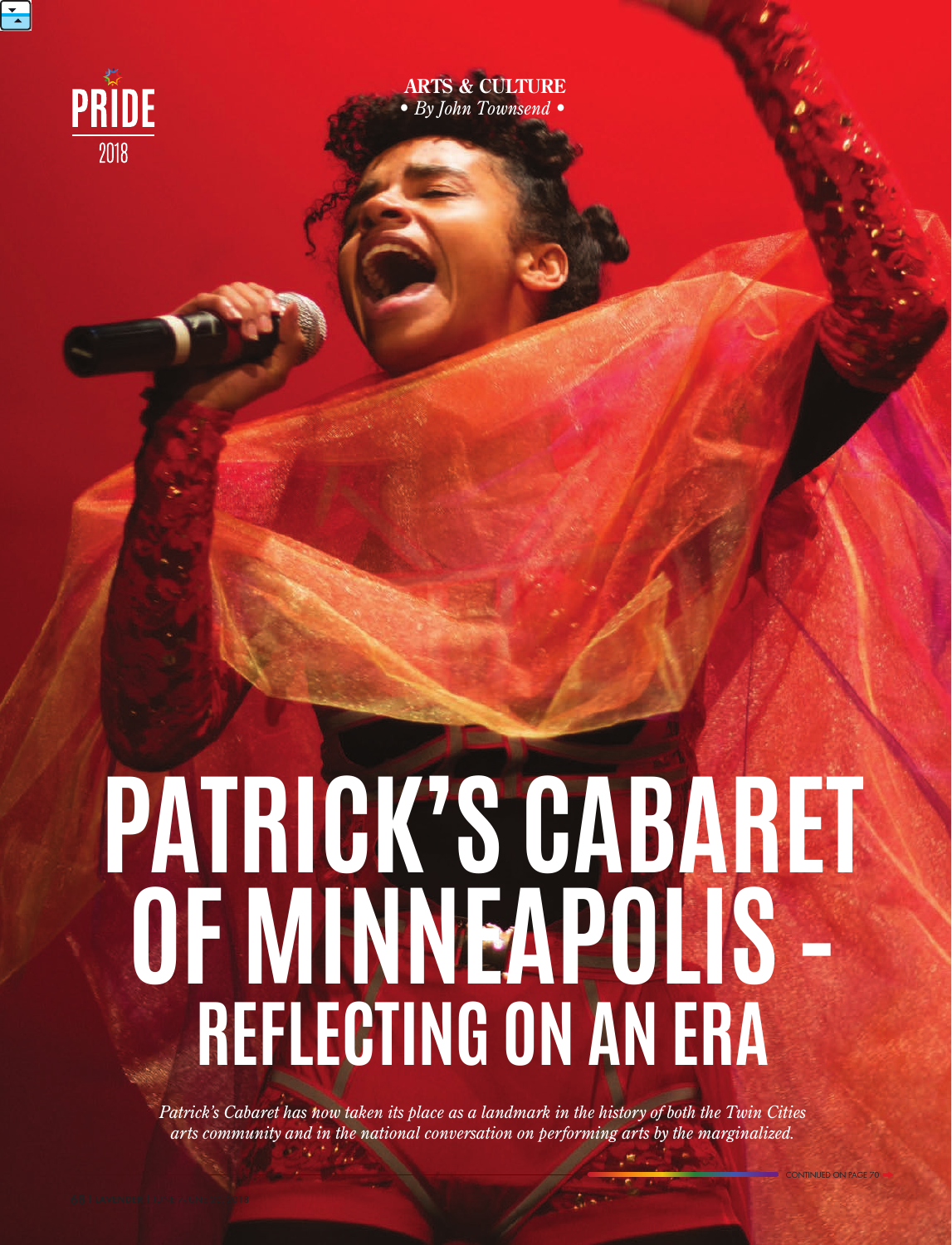

### **ARTS & CULTURE**



*Artists circling up for* **I am Woman***, curated by Danielle Daniel.***<br>Photo by Ari Newman** 

 It began in the main floor gymnasium of St. Stephen's School. After that, Patrick Scully's own residence was the performance site until May 1989, when the cabaret moved to the Phillips neighborhood in what later became the Open Eye Figure Theatre. It was during this time that Patrick's Cabaret endured its most controversial period, becoming part of a heated discussion on publicly funded art that went all the way to the U.S. Congress, not to mention the vitriol of the Rush Limbaugh radio show.

The offending performance was HIV-positive gay performer Ron Athey's blood ritual piece, *Four Scenes from a Harsh Life,* which triggered phobias and dreadful misinformation. Nonetheless, Patrick's weathered the storm and the cabaret's reputation only heightened for those who loved what it represented. It was this AIDS-phobia that Patrick's Cabaret will perhaps be remembered best for, though many other concerns about social marginalization were given voice there. This empathy for those voices came out of Scully's recognition of his own marginalized status in the '80s.



*Patrick's Cabaret founder Patrick Scully, seen here at the Cabaret's former firehouse home on Minnehaha Avenue.* Photo courtesy of Patrick Scully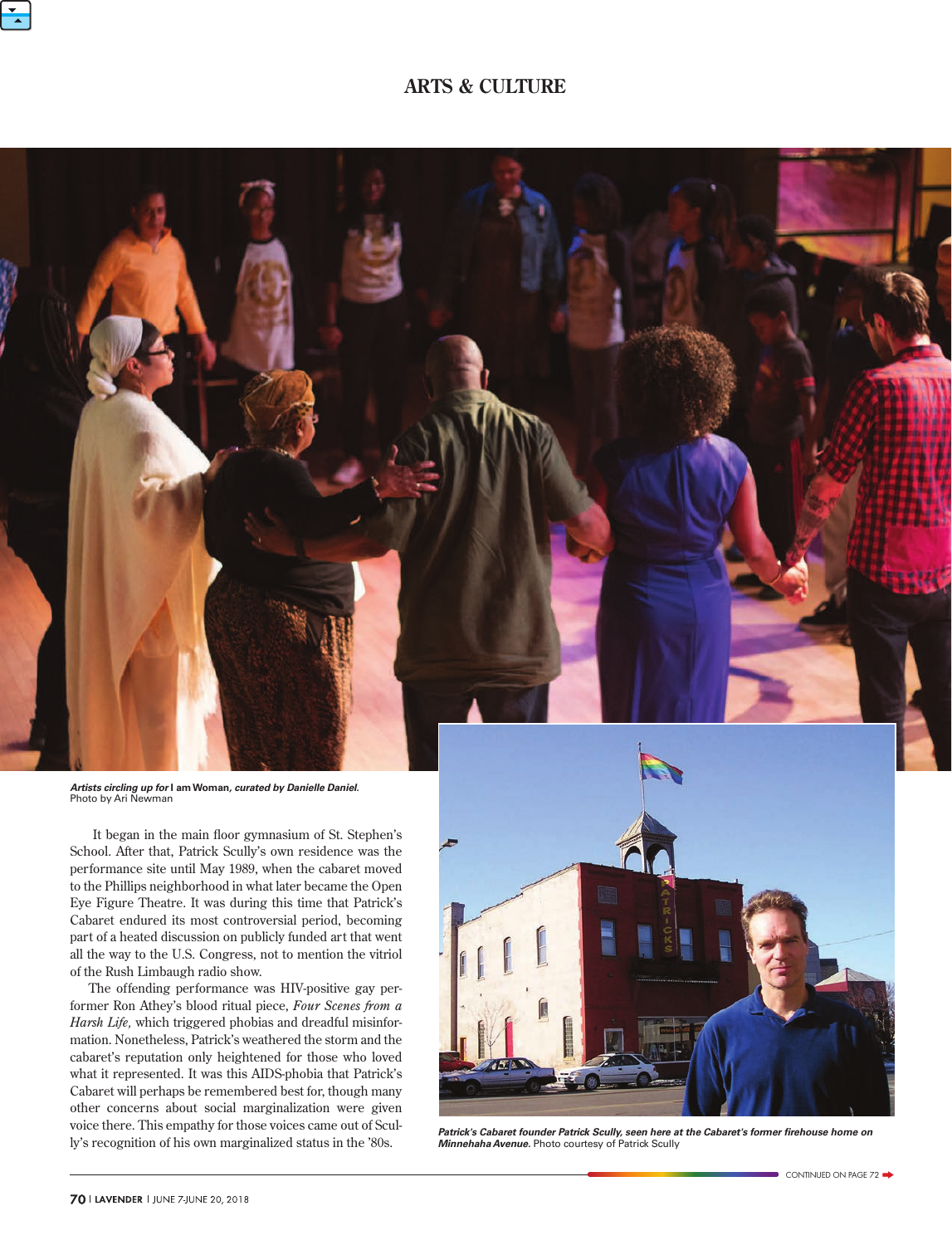### **ARTS & CULTURE**

He recounts, "Patrick's Cabaret began April 26, 1986, six months after I found out I was HIV-positive. Looking back, this was no coincidence. Drastic times required drastic measures. My friends were dying. I was 32. The nurse who gave me the HIV test results sought to *encourage* me by saying, 'It could be three or even five years before you have full-blown AIDS.' President Reagan finally said 'AIDS' at a press conference in 1985. He had yet to say 'condom.' In 1986, the U.S. Supreme Court decided to let the Georgia anti-sodomy law stand (Bowers vs. Hardwick). In 1991, the first President Bush launched the first Gulf War, Desert Storm. In 1993, President Clinton gave us 'Don't Ask, Don't Tell.' In 1996, Clinton gave us DOMA, the Defense of Marriage Act."

He continues, "As I sought to make sense of my times, I shaped a radical performing venue. As the regular master of ceremonies, I regularly bared my soul, and my body, to audiences. In the era that coined SILENCE = DEATH, I would not be silenced. I wanted to encourage artists to be as free as they could imagine themselves to be, so I refused to audition anyone. I ran a gay-identified venue that sought to include everyone who might want to be there. A venue that thrived in (the Minneapolis) Phillips Neighborhood, and survived the city's efforts to close us down. A venue that grew from almost nothing, beginning with only passion, talent, and sweat equity, and attracted grass roots and institutional support. A venue that grew in a symbiotic relationship with my own performing career."

Another landmark moment was when Elaine Shelly asserted her identity from a wheelchair. She referred to herself as a "crippled black woman", a signal of the intersectionalism that now rules. The cabaret, ahead of its time, provided the opportunity for thousands of artists to perform over the past 32 years. Their imprint is significant.

Scully left the cabaret in 2001. Sarah Harris was named Artistic Director, stewarding the renegade spirit. In 2005, Scully returned as Artistic Director. In 2008, Amy Hero Jones took the reins with Arturo Miles named Program Director the following year. In 2016, Jones stepped down and Scott Artley was named Executive Director. In 2016, the cabaret moved from its vintage firehouse venue on Minnehaha Avenue where it had been located since 1999. From that point till its sunset last month, May 2018, it was mobile and nomadic.

Artley shares, "I've only been with Patrick's Cabaret for four and a half years, but these last few years I've seen queer performers boldly sparking conversations about all kinds of inequality. Queerness lives at the intersections of multiple identities, as queer people come from many different cultures, so talk of liberating queerness has to include liberating people of color, people with disabilities, immigrants, refugees, and people living in poverty, among others. At the same time we saw same-sex marriage legalized and *RuPaul's Drag Race* move to VH1, we also saw Black Lives Matter take to the streets and #MeToo flood social media. We're seeing the mainstream cultural consciousness contend with the failures of our society, and the opportunities we have to earn back its humanity. Patrick's Cabaret has always been at the leading edge of conversations about whose stories are pushed to the margins, and in this short time I've seen our stories begin to take center stage beyond the boundaries of our organization. We've spent three decades embracing the cultural production of artists navigating the cross-currents of many marginalized identities as a fundamentally queer project, and in just the latter half of this decade, what we've been doing always has finally queered its way into the mainstream."

For an historical timeline of Patrick<sup>IS</sup> Cabaret go to www.patrickscabaret.org



*Patrick's Cabaret served as a creative and emotional outlet for artists from marginalized communities.* Photo courtesy of Patrick Scully